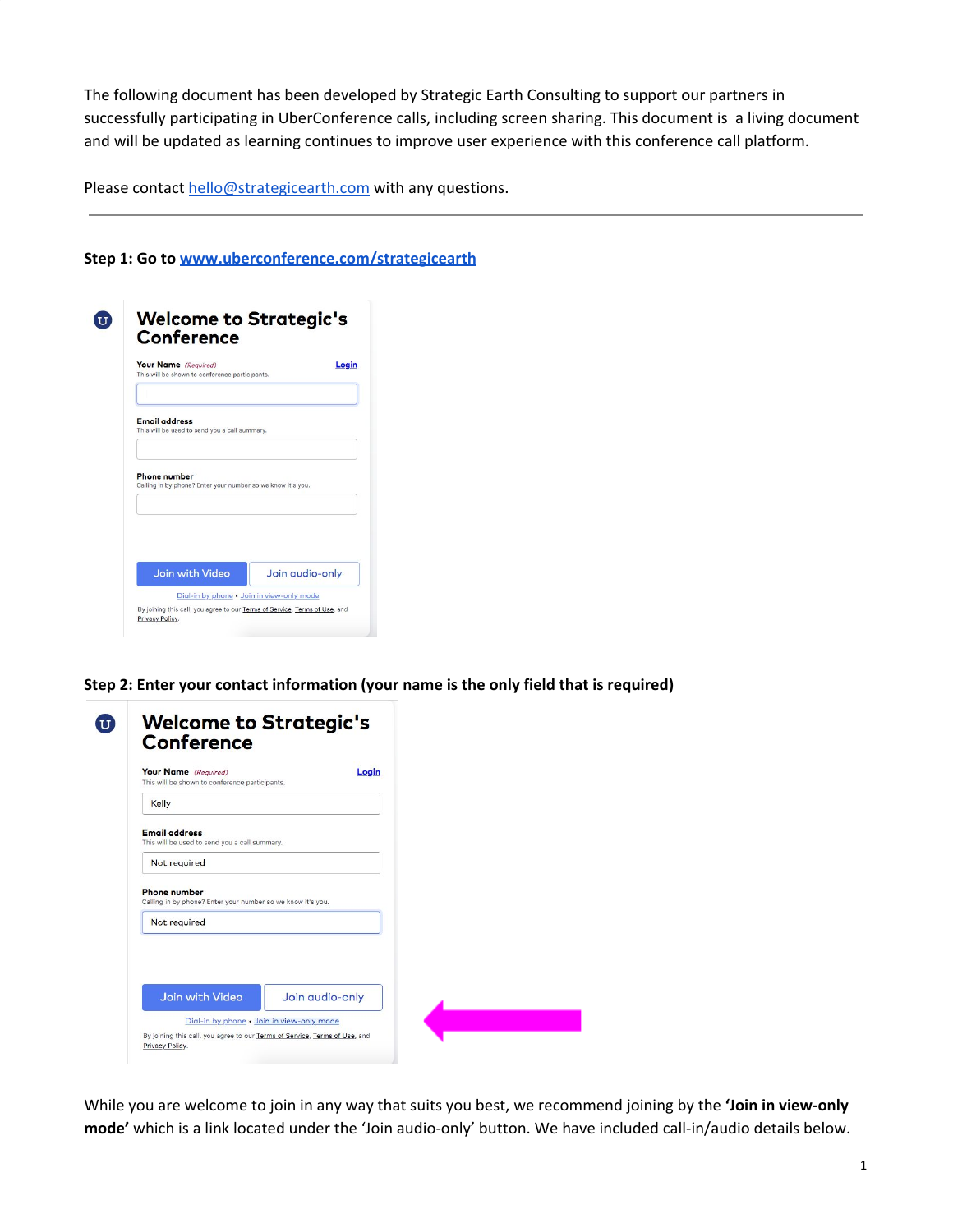## **Step 3: Become familiar with the UberConference 'dashboard'**

When you arrive, if there is no screen being shared, you will see the screen with participants also on the call:



If a screen is being shared, the screenshare should open automatically. You can click the icon that looks like a table/grid to change the 'call layout' or what is shown on your main screen:

| $\leftarrow$ | $\odot$                 | Not Secure   opc.ca.gov/whale-entanglement-working-group/<br>$x = a$                                                                                      |       |               | Contact Us      | <b>Select Language</b><br><b>Q</b> Settings                                                                                                                                | <b>Translation Notice</b> |  |
|--------------|-------------------------|-----------------------------------------------------------------------------------------------------------------------------------------------------------|-------|---------------|-----------------|----------------------------------------------------------------------------------------------------------------------------------------------------------------------------|---------------------------|--|
| ∸<br>О       | <b>OCEAN</b><br>COUNCIL | <b>PROTECTION</b>                                                                                                                                         | About | Program Areas | 1100<br>Funding | Meeting Agendas & Materials                                                                                                                                                | Search                    |  |
|              |                         | California Dungeness Crab Fishing Gear Working Group<br>Reducing the Risk of Whale Entanglements in California: Dungeness Crab Fishing Gear Working Group |       |               |                 | A Working Group has been convened by the California Department of Fish and Wildlife, in partnership with California Ocean Protection Council and National Marine Fisheries |                           |  |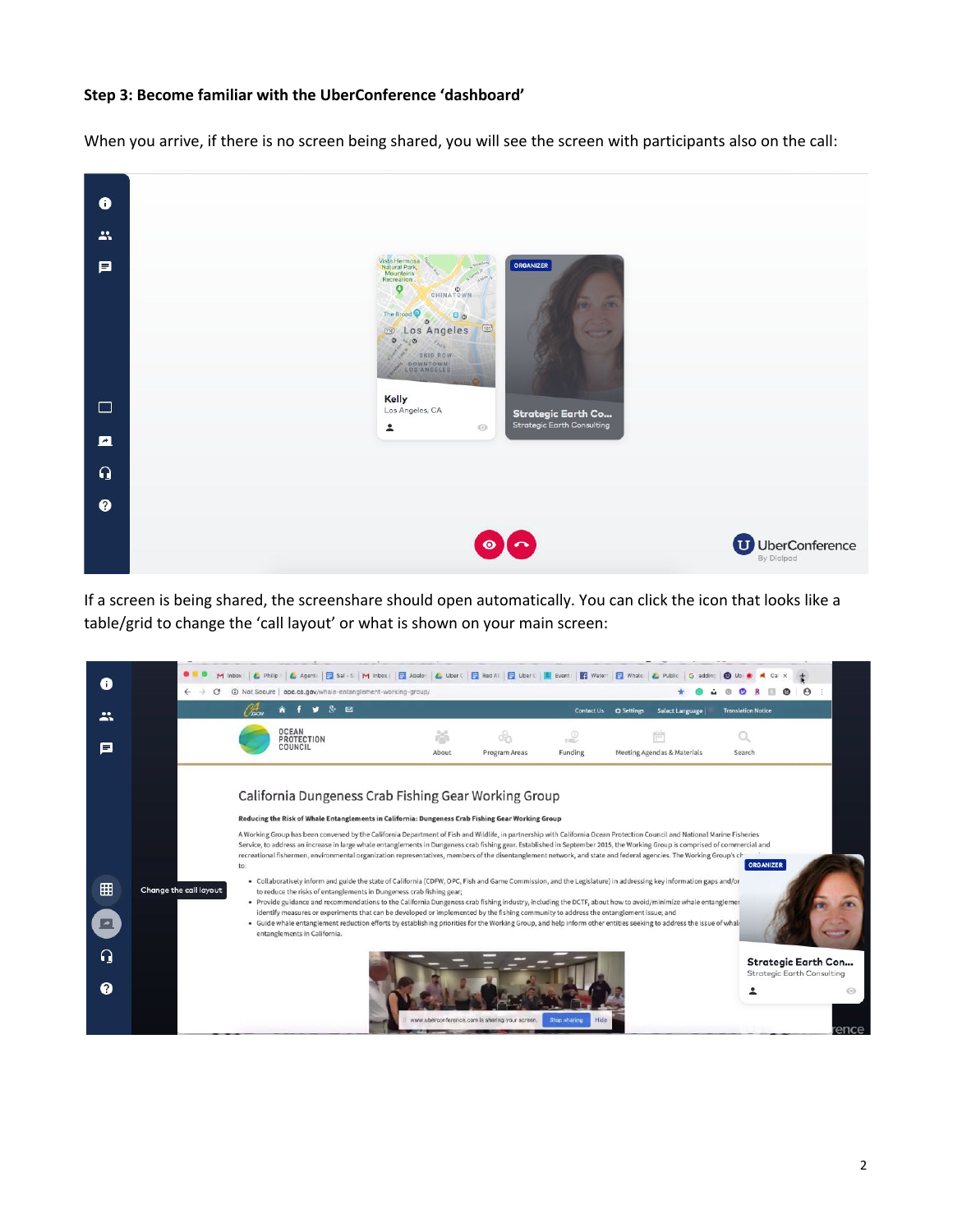You can use this 'layout' icon to toggle between the screenshare and the participant's list:



## **Step 4: Join the audio**

There are two options for joining the audio:

- 1) join via conference line  $\rightarrow$  call 424-228-8722 (no PIN needed)
- 2) join via your computer

To join via your computer, click the headset icon 'Change audio settings'